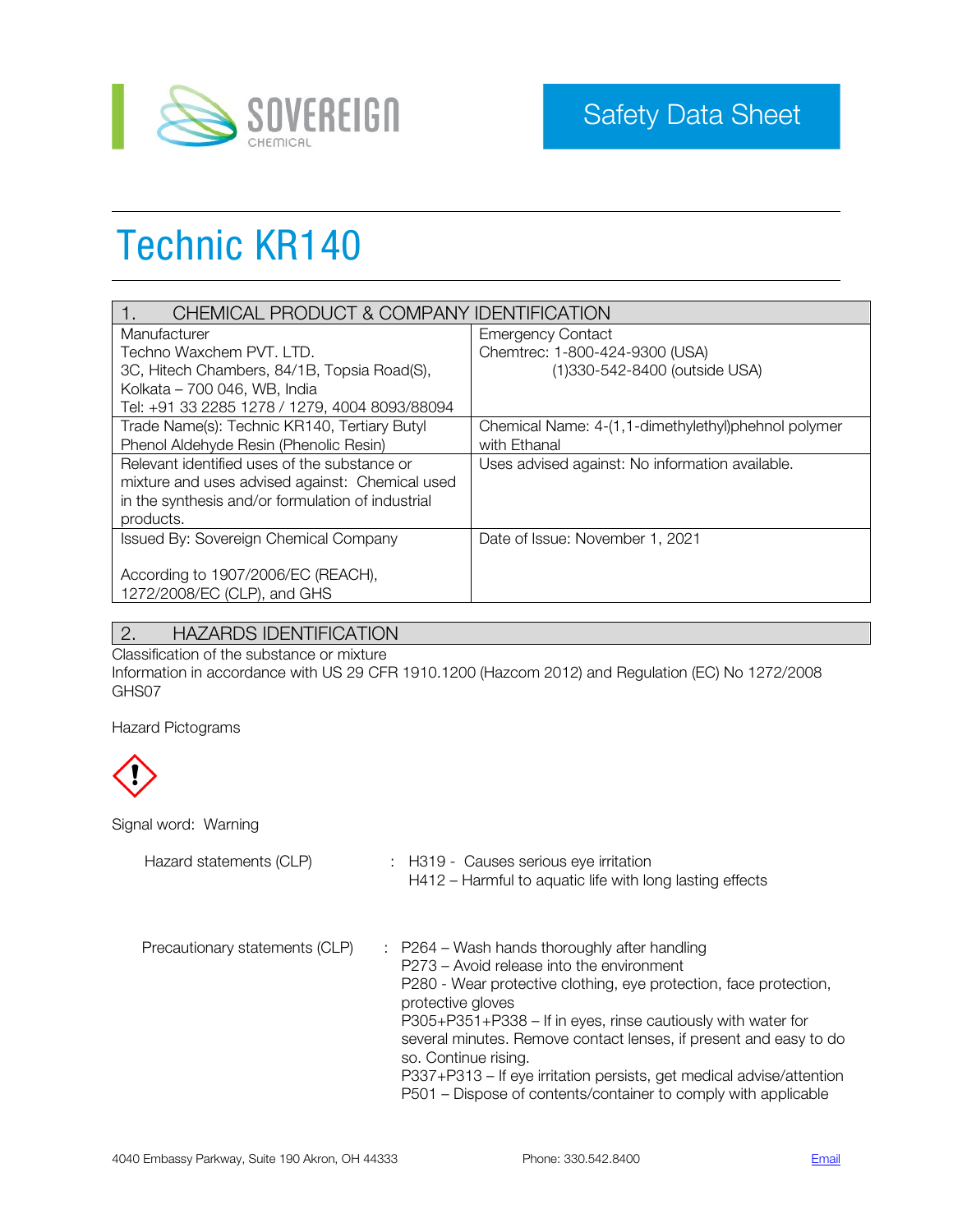

local, national and international regulations.

Child-resistant fastening: No Tactile warning: No

# 3. COMPOSITION/INFORMATION ON INGREDIENTS

Information in accordance with US 29 CFR 1910.1200 (Hazcom 2012) and Regulation (EC) No 1272/2008

Phenol, 4---(1,1---dimethylethyl)---Polymer with Ethanal (CAS No) 28514-‐92-‐3 3% max

4-‐tert-‐butylphenol (CAS No) 98-‐54-‐4 (EC no) 202-‐679-‐0 3% max

Skin irritation, Category 2, H315 Eye damage, Category 1, H318 Reproduction, Category 2, H361 Aquatic Chronic, Category 1, H410 Acute Toxicity, Category 5 (oral)

## 4. FIRST AID MEASURES

Description of first aid measures

First-aid measures general: Never give anything by mouth to an unconscious person. If you feel unwell, seek medical advice (show the label where possible). Suspected of causing cancer (INHALATION).

First-aid measures after inhalation: Allow breathing of fresh air. Allow the victim to rest. Remove victim to fresh air and keep at rest in a position comfortable for breathing. Call a POISON CENTER or doctor/physician if you feel unwell.

First-aid measures after skin contact: Remove affected clothing and wash all exposed skin area with mild soap and water, followed by warm water rinse.

First-aid measures after eye contact: Rinse cautiously with water for several minutes. Remove contact lenses if present and easy to do. Continue rinsing. If eye irritation persists, seek immediate medical advice.

First-aid measures after ingestion: Rinse mouth. Do NOT induce vomiting. Obtain emergency medical attention.

Most important symptoms and effects, both acute and delayed

Symptoms/injuries after eye contact: Causes serious eye irritation.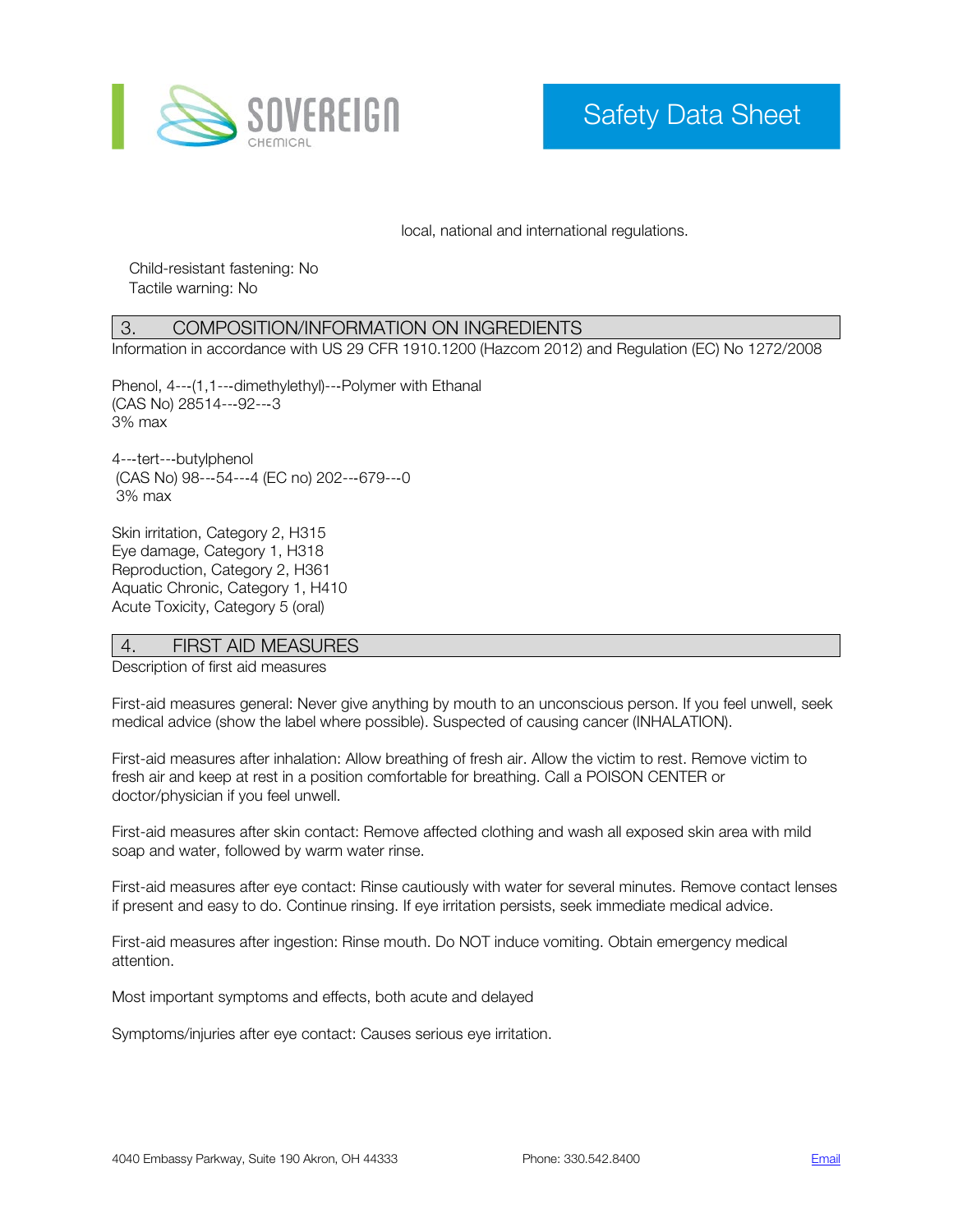

## 5. FIRE FIGHTING MEASURES

Extinguishing media

Suitable extinguishing agents: Foam. Dry powder. Carbon dioxide. Water spray. Sand.

Unsuitable extinguishing media: Do not use a heavy water stream.

Special hazards arising from the substance or mixture: No information available.

Advice for firefighters

Firefighting instructions: Inform Fire Brigade. Use water spray or fog for cooling exposed containers. Exercise caution when fighting any chemical fire. Prevent fire-fighting water from entering environment.

Protective equipment for firefighters: Do not enter fire area without proper protective equipment, including respiratory protection.

#### 6. ACCIDENTAL RELEASE MEASURES

Personal precautions, protective equipment and emergency procedures

Protective equipment: Wear protective gloves and eye/face protection. Wear protective clothing as described in Section 8 of this safety data sheet.

Emergency procedures: Evacuate personnel to a safe area.

For emergency responders

Protective equipment: Equip cleanup crew with proper protection.

Emergency procedures : Ventilate area.

Environmental precautions

Prevent entry to sewers and public waters. Notify authorities if liquid enters sewers or public waters.

Methods and material for containment and cleaning up

Methods for cleaning up : On land, sweep or shovel into suitable containers. Minimize generation of dust. Store away from other materials.

# 7. HANDLING AND STORAGE

Precautions for safe handling

Precautions for safe handling : Wash hands and other exposed areas with mild soap and water before eating, drinking or smoking and when leaving work. Provide good ventilation in process area to prevent formation of vapor.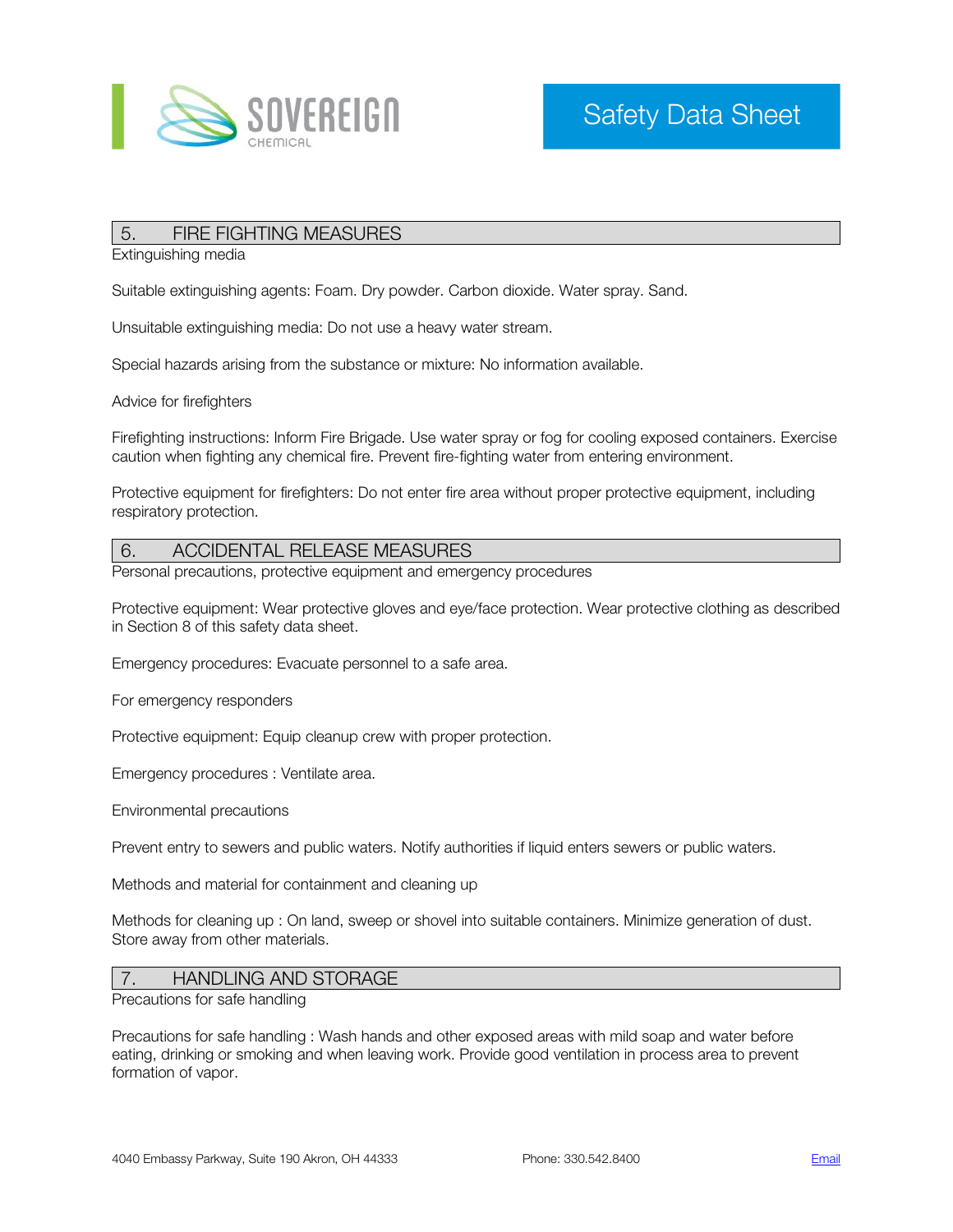

Hygiene measures : Contaminated work clothing should not be allowed out of the workplace. Wash contaminated clothing before reuse.

Conditions for safe storage, including any incompatibilities

Storage conditions : Keep only in the original container in a cool, well ventilated place away from : Heat sources. Keep container closed when not in use.

# 8. EXPOSURE CONTROLS - PERSONAL PROTECTION

Control parameters

No occupational exposure limit known.

Exposure controls

Personal protective equipment : Avoid all unnecessary exposure.

Hand protection : Wear protective gloves.

Eye protection : Chemical goggles or safety glasses.

Respiratory protection : Wear appropriate mask.

Other information : Do not eat, drink or smoke during use.

#### 9. PHYSICAL AND CHEMICAL PROPERTIES

Information on basic physical and chemical properties General Information

| uchciai inun iauun                                   |                                                  |  |
|------------------------------------------------------|--------------------------------------------------|--|
| Appearance                                           | Change in Condition                              |  |
| Form: Pastilles.                                     | Melting Point/Range: 135 -150°C                  |  |
| Color: Yellow-brown.                                 | Boiling point/Range: Not determined.             |  |
| Odor: Product specific.                              | Relative density: Not determined.                |  |
| Odor threshold: Not determined.                      | pH value: 4-7 (50% alcohol)                      |  |
| Vapor Pressure: 1 mbar                               | Flash point: $>= 218$ °C                         |  |
| Density at 20 °C: 1-1.06 g/cm <sup>3</sup>           | Flammability (solid, gaseous): Nonflammable      |  |
| Vapor Density: Not determined.                       | Ignition temperature: $>410^{\circ}$ C           |  |
| Evaporation rate: Not determined.                    | Decomposition temperature: Not determined        |  |
| Solubility in / Miscibility with water: Insoluble in | Self-igniting: Product is not self-igniting.     |  |
| water. Soluble in hydrocarbon-based solvent.         |                                                  |  |
| Partition coefficient (octanol/water): Not           | Danger of explosion: Product does not present an |  |
| determined.                                          | explosion hazard.                                |  |
| Viscosity                                            | <b>Explosion limits</b>                          |  |
| Dynamic: Not determined.                             | Lower: Not determined.                           |  |
| Kinematic: Not determined                            | Upper: Not determined.                           |  |

## 10. STABILITY AND REACTIVITY

Reactivity: No data available.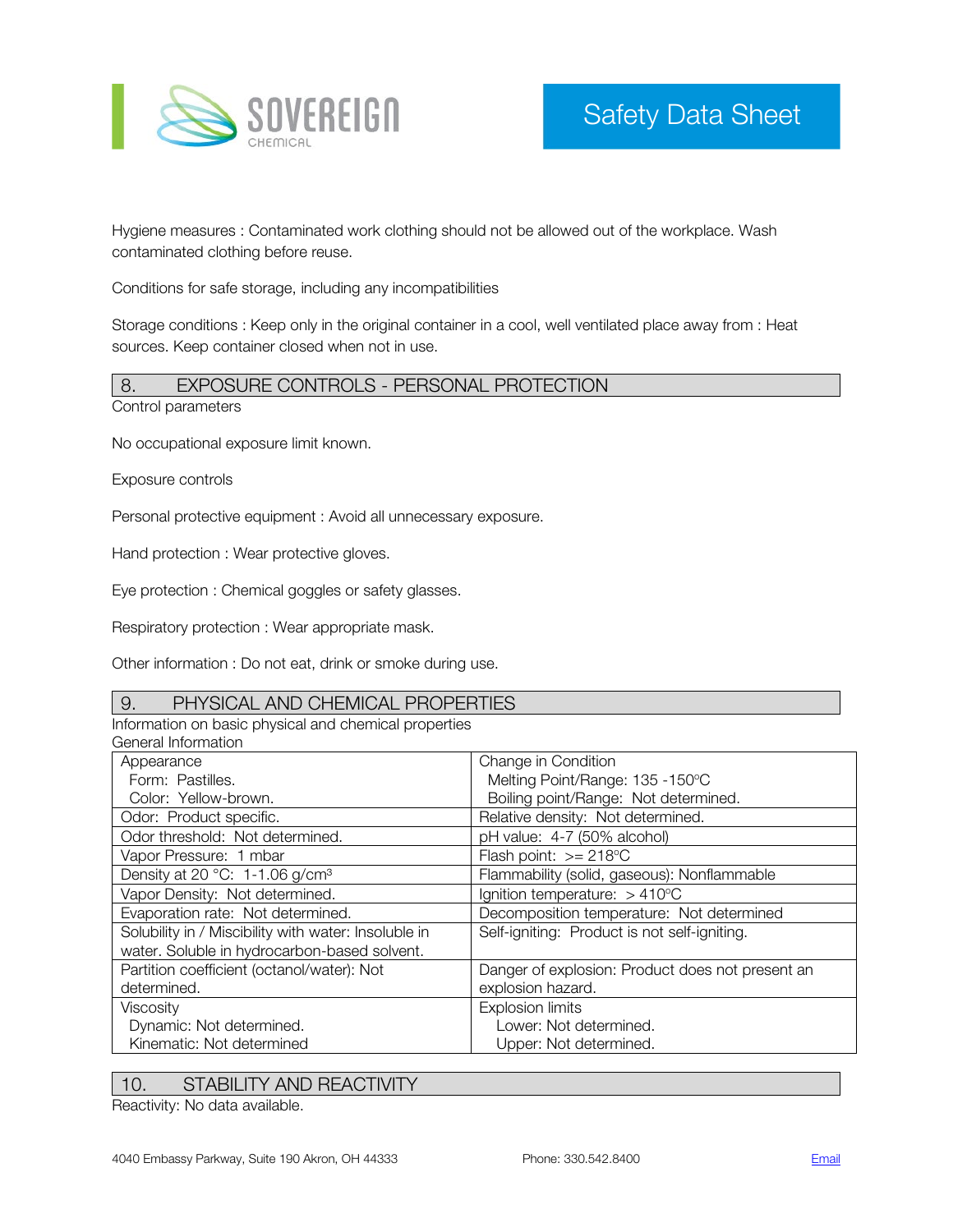

Chemical stability: Not established.

Possibility of hazardous reactions: Product is not dust-explosive as supplied.

Conditions to avoid: No data available.

Incompatible materials: No data available.

Hazardous decomposition products: No hazardous decomposition known. It is not a self-decomposition substance.

# 11. TOXICOLOGICAL INFORMATION

Information on toxicological effects

Acute toxicity: Virtually non-toxic.

Reference has been taken from the toxicological data of a similar product. Based on available data, the classification criteria are not met.

Technic KR140 LD50 oral rat  $>$  2000 mg/kg

4---tert---butylphenol (CAS No) 98---54---4<br>LD50 oral rat >> 2000 m  $>$  2000 mg/kg LC50 inhalation rat  $(mg/l)$   $>$  5.6 g/l (Exposure time: 4 h)

Skin corrosion/irritation : Not classified.

Serious eye damage/irritation : Causes serious eye irritation.

Respiratory or skin sensitization : Not classified.

Germ cell mutagenicity : Not classified.

Carcinogenicity : Not classified.

Reproductive toxicity : Not classified.

Specific target organ toxicity (single exposure) : Not classified.

Specific target organ toxicity (repeated exposure) : Not classified. Aspiration hazard : Not classified.

Potential Adverse human health effects and symptoms : Not classified.

# 12. ECOLOGICAL INFORMATION

**Toxicity**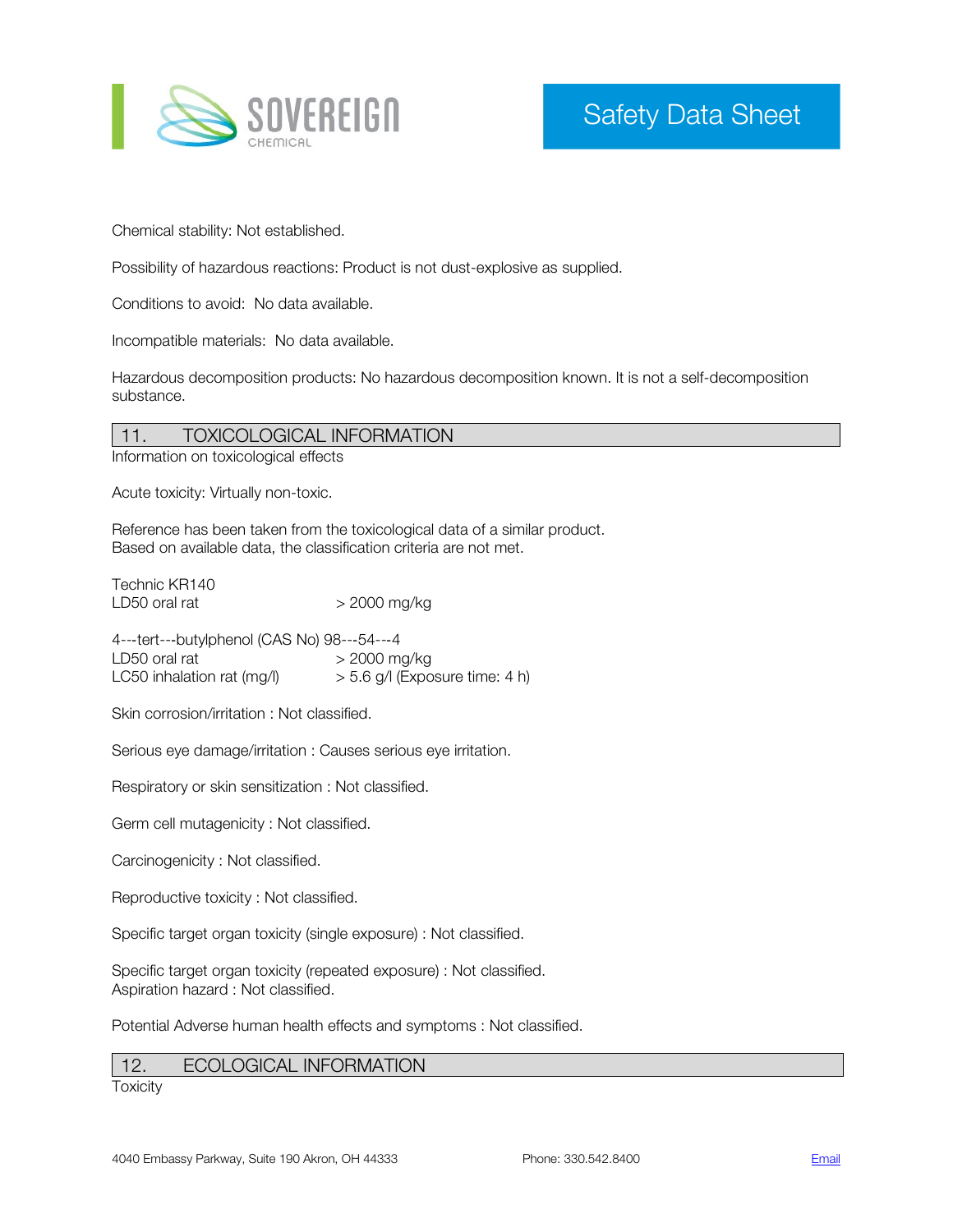

Ecology (general) – Not toxic to water organisms. Mixture not tested. Ecology (water) – Harmful to aquatic life with long lasting effects.

4---tert---butylphenol (CAS No) 98---54---4<br>LC50 fish 1 >> 1 mg/l  $LC50$  fish  $1$ 

Persistence and degradability: Not readily biodegradable. May cause long-term adverse effects in the environment.

Bioaccumulative potential: Not established.

Mobility in soil: No additional information available.

Results of PBT and vPvB assessment

 PBT: The substance is classified as toxic for reproduction (category 2) and classified as having developmental effects (category 3).

vPvB: Not applicable.

Other adverse effects: Avoid release into the environment.

#### 13. DISPOSAL CONSIDERATIONS

Recommendation: Dispose in a safe manner in accordance with local/national regulations.

Ecology – Avoid release to the environment.

| <b>TRANSPORTATION INFORMATION</b><br>14.                                                            |                 |  |
|-----------------------------------------------------------------------------------------------------|-----------------|--|
| UN-Number<br>DOT, ADR, ADN, IMDG, IATA                                                              | Not regulated   |  |
| UN proper shipping name<br>DOT, ADR, ADN, IMDG, IATA                                                | Not regulated   |  |
| Transport hazard class(es)<br>DOT, ADR, ADN, IMDG, IATA Class                                       | Not regulated   |  |
| Packing group<br>DOT, ADR, IMDG, IATA                                                               | Not regulated   |  |
| Environmental hazards<br>Marine pollutant                                                           | No.             |  |
| Special precautions for user                                                                        | Not applicable  |  |
| Transport in bulk according to Annex II of<br>MARPOL73/78 and the IBC Code<br>UN "Model Regulation" | Not applicable. |  |